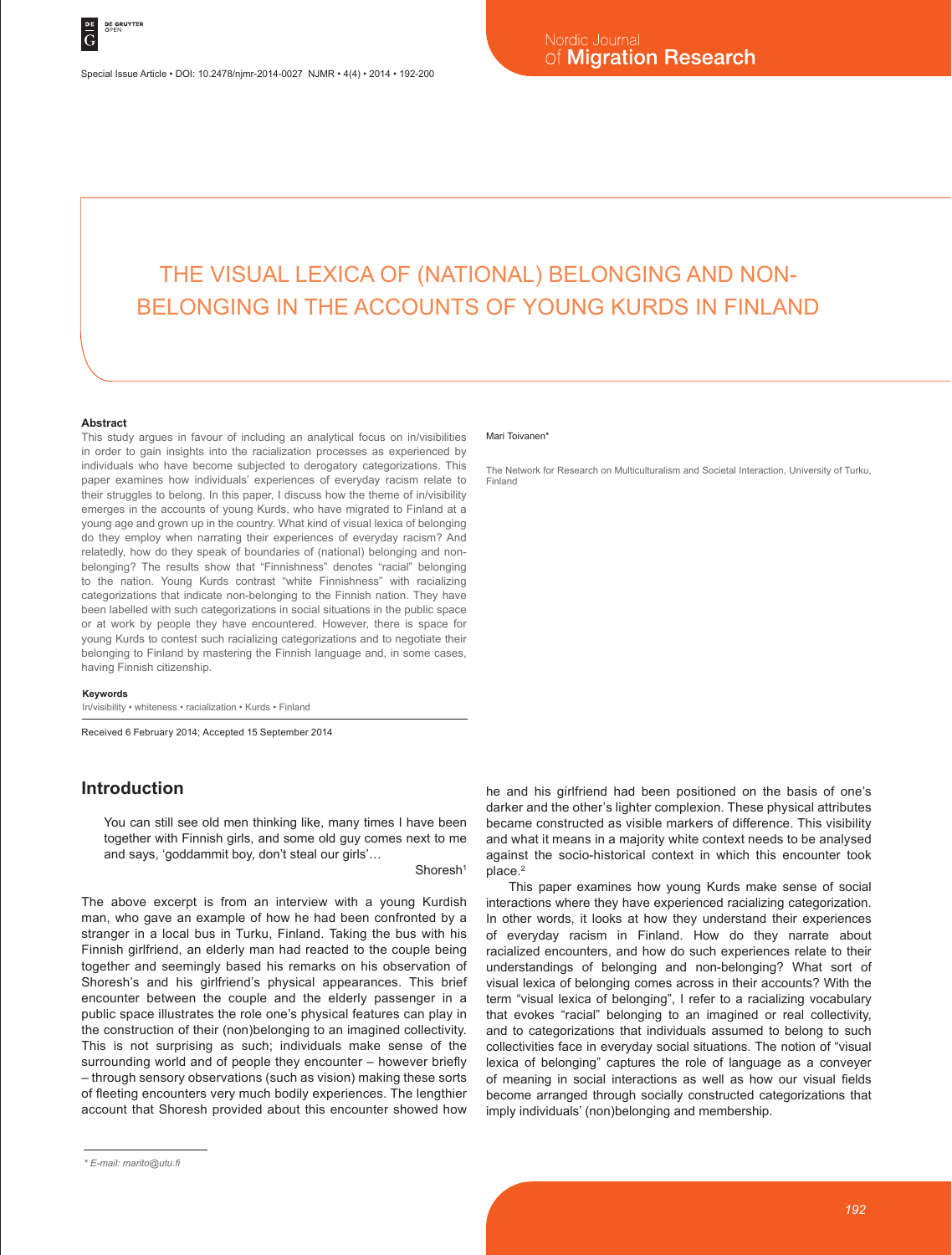How certain groups or individuals assumed to belong to such groups are portrayed in the media and public debates, and how they are viewed in the light of historical constructions of "otherness" shape the meanings transmitted through racializing vocabulary. In this paper, the focus is very much on the micro-level understandings and experiences of racialized encounters and situations of social interaction. I will employ the empirical data from my PhD dissertation (Toivanen 2014b) that consists of semi-structured interviews conducted with generation-in-between<sup>3</sup> Kurds living in Finland. I will particularly focus on the theme of "in/visibility" that surfaced in the narrations of belonging and non-belonging provided by the research participants.4

Leaning on the empirical evidence. I arque that a focus on (in)visibilities can help reveal certain underlying mechanisms of inclusion/exclusion and shed light on how the boundaries of (non) belonging are constructed along the racialized lines in the Finnish context. Such boundaries of belonging (self-made or ascribed) and notions of "otherness" need to be considered constantly shifting and constructed within specific historical and political contexts, since these (in)visibilities gain meaning in relation to the imaginaries associated with certain identity labels and how those are valorised in different contexts.

First, I provide a brief theoretical overview on racialization and intersectionality and their relevance to this study. The following parts feature a discussion on the understanding of Nordic-ness and Finnish identity/ies that rely on the often un-problematized notion of "whiteness". However, the main focus of this paper will be on how the complex in/visibilities enfold in the Finnish context and to discuss how such in/visibilities are manifested in the visual lexica of belonging and non-belonging, as illustrated by young Kurds' accounts of everyday racism.

# **2 Racialization and intersectionality**

Miles and Torres (2005: 71–72) argue that social scientists need to develop a "conceptual vocabulary that explicitly acknowledges that people use the idea of "race" in the everyday world while simultaneously refusing to use the idea of 'race' as an analytical concept". They opt for the term "racialization", which is understood by Miles (1994: 109) as a representative process in which certain biological attributes of individuals become more meaningful than others and in which these attributes are employed to categorize people into different groups. With "biological", he refers to the assumed and/or biological features of individuals. In other words, the racialization process is centrally a process of categorization in which some individuals are constructed as more visible and defined through certain embodied features, such as the perceived skin colour, and in the course of which social relationships become constructed on particular embodied features. The authors understand that such processes are dependent on context, and that the meanings different racializing categorizations gain shift and are constantly negotiated and informed by social, political and historical realities.

Even though the usage of the word "race" itself has become less employed in everyday language (see Goldberg 2008: 151- 163), the idea of "race", as discussed by Miles and Torres (2005), is nevertheless more or less explicitly conveyed through racializing categorizations that refer to individuals' alleged "racial" belonging. The racialization of certain categories or identity labels demarcates the boundaries of belonging and how they become constructed (see Lamont & Molnár 2002: 174-175). One way to grasp the meanings embedded in such categorizations is to look at how those play out in situations of social interaction and resonate in the political and societal context in which they become articulated. This relates closely to what Philomena Essed (2002) has conceptualized as "everyday racism", by which she means the everyday, mundane experiences of racism by individuals who are subjected to racist practices and categorizations that become naturalized and normalized by repetition. Indeed, she has argued in favour of bringing the individuals' personal and lived experiences of racism under the scope of analysis, and considering such micro-level, everyday experiences in a larger political, institutional and societal context.

Becoming the object of a racialized gaze and being categorized because of one's appearance makes one very conscious of the meanings associated with visible phenotypical features. Visibility in this sense is understood in terms of the embodied (Alcoff 2006). This being said, there is a risk of over-emphasizing the dimension of physical appearances when analysing how certain groups or individuals become more "visible" than others by treating their embodied features as the sole signifiers of "racial" belonging. It is possible that some particular embodied markers become more significant than others in this process, including not only the colour of one's skin, but also the colour of one's hair and eyes. Furthermore, certain individuals can also become constructed as more "visible" on the basis of a spoken accent or language; religion and a related dress code (for instance, the Muslim headscarf); or other attributes that become markers of difference at a particular place and moment in time. In this paper, constructions of "in/visibilities" are understood as relating to complex racialization processes that are not merely limited to the embodied/physical dimensions of be(com)ing "in/visible".

Moreover, it is important not to overlook the intersecting features that one's assumed "racial" belonging has with gender, social class, generation or other attributes. The intersectional approach is rooted in the understanding that individuals consider the world from particular social positionings constituted by intersecting attributes such as gender, ethnicity, race and class (etc.), which are viewed as mutually constitutive (Yuval-Davis 2011). More importantly, Anthias (2002) suggests that the way individuals construct belonging takes place in the interplay between their intersecting social attributes and in how they and others value those attributes. Individuals' lived experiences (of everyday racism, for instance) shape the feelings they cultivate in themselves as to where they belong or do not belong (see *ibid*). Indeed, individuals' perceptions of who they are shift according to time and situation, depending also on how they are positioned by the members of the collectivities they belong to and in terms of the social categories that are used to define them by members not belonging to same collectivities.

Furthermore, individuals can strategically perform racialized and gendered positionings, and in doing so possibly challenge the boundaries of racialized categories (see Wimmer 2008). The intersectional approach ensures that we understand that individuals resort to different forms of agency to contest racializing categorizations, and it enables considering individuals as more than merely subjected to such categorizations. Therefore, I feel that the intersectional approach to individuals' everyday experiences of racism and the related racializing categorizations can shed light on how they *negotiate* their belonging and non-belonging, and how this takes place in relation to their intersecting social locations, such as "race", ethnicity, gender, age/generation and so forth. I also consider that the intersectional frame can offer a valid starting point as long as individuals' (marginalized and other) positions and intersecting social categories are not considered to have a systematic and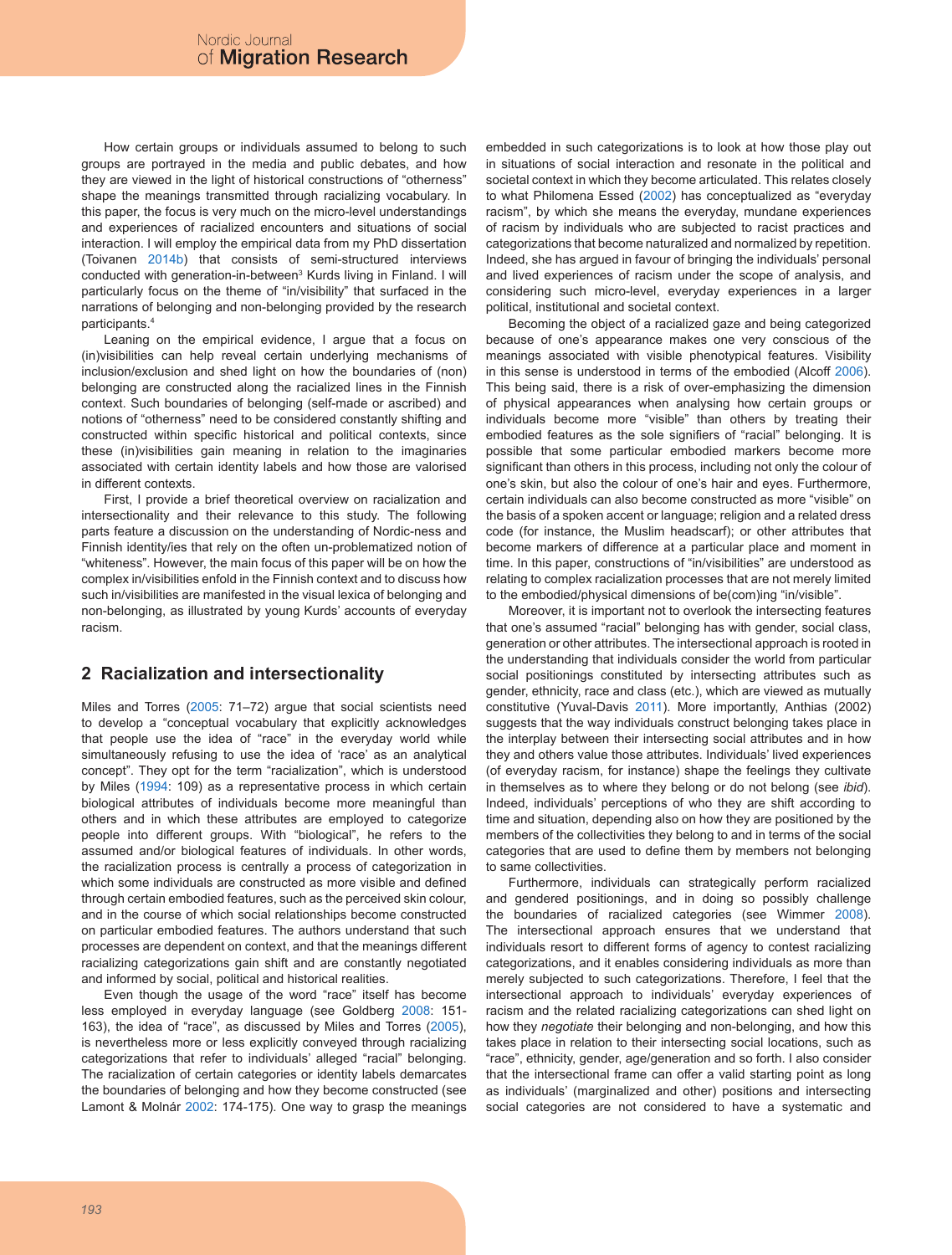reductionist correlation. In this study, the frames of intersectionality and racialization are broadly employed to analyse young Kurds' narrations on their experiences of everyday racism and the related racializing categorizations.

### **3 "Finnishness" and the process of be(com)ing "white"**

One of the main aspects of Nordic countries<sup>'5</sup> nation-building processes has been the sentiment of alleged cultural, religious and linguistic homogeneity, although numerous ethnic and language groups have inhabited the Nordic region for centuries. There seems to have been less emphasis on discussing the construction of national identities in the Nordic region in relation to "whiteness", although scholarly studies are increasingly catching up with this (Rastas 2005; Hübinette & Lundström 2011; Loftsdóttir & Jensen 2012)<sup>6</sup>. For instance, scholars have suggested that in Sweden phenotypical features constitute the central core and signifier of belonging to the Swedish nation. In other words, being "white" has become to be constituted with being "Swedish", thus making the bodily understanding of race and the cultural understanding of ethnicity intrinsically conflated (Hübinette & Lundström 2011). This is an argument that can be extended – albeit with an intriguing historical twist – to the Finnish case as well.

In the early 20th century, racial theorists fiercely speculated whether Finnish people descended from the "yellow Mongolian race" or whether they belonged to the "white race" (see Huhta 2014). Unsurprisingly, Finnish scholars tried to prove that the Finns were indeed part of the "white stock" (see Kivisto & Leinonen 2011). The arguments for Finns' belonging to the "eastern stock" were based on linguistic (the origins of the Finnish language), physical ("mongoloid look") and later on genetic premises. The early 20th century "racial" controversy stirred perplexed and not the least complexed sentiments about the "racial" belonging of "Finns" casting a suspicion on the nation's "Europeanness" and/or "Westerness" (see Anttonen 2005; Dutton 2008).

In the latter decades of the 20th century, the understanding of "Finns' origins" had shifted westward with politicians and scholars arguing for closer cultural proximity with the "West"7 and relatedly a stronger distinction from the "East". On the other hand, the nation's collective memory vis-à-vis its colonising neighbours and the country's geopolitical position between the "West" and the "East" during the Cold War have also informed this shift in political and academic discourses. Linking this to Post-Cold war political developments, Harle and Moisio (2000) suggest that the "Western-ness of Finns" has been further emphasized in national identity politics with the country's joining of the European Union, which has been portrayed as a "return to Europe"8 . Although the discursive construction of "Western-ness" does not explicitly refer to "racial belonging" as such, it implicitly conflates the concept of "race" and an idea of "whiteness" with (Western) culture and civilization (see Bonnett 2008: 17- 28; Keskinen *et al.* 2009). In this sense, it seems that the "racial" vocabulary has been replaced with a more "culturalist" vocabulary. In the latter, the notions of "Western" and "Eastern" civilizations, which nevertheless remain often undefined, implicitly contain a racialized understanding of "whiteness" equated with "Western" civilization/ culture (see Lentin 2005).

The underlying understanding of "Finnishness" as "white" has been somewhat discussed in the Finnish scholarship on migration (see Ruuska 2002: 66-71; Huttunen 2002; Rastas 2013: 171-174).

Rastas (2005: 148) has suggested that the term "race" has not been used widely in Finnish research on racism due to its historical baggage. Regardless, the use of racial naming has not been absent in the historical constructions of "Finnishness" and "otherness". One example of this is the naming of the Roma minority as "blackies" (mustalainen), in contrast with the "ethnic Finns" as "whiteys" (valkolainen) (see Rastas 2005). However, since the 1990s mainly the racist and extreme right-wing movements in Finland have taken up the "whiteness of Finnishness" instead of it having become a part of the political rhetoric or academic theorizations (see Puuronen 2001). The contemporary silence on the racialized dimensions of "Finnishness" stands out in contrast to the central role "race" (along with language and other attributes) played in earlier 20th century ideas regarding "Finnishness" (Leinonen 2013). This contrast begs the question whether (and if yes, how) the idea of "race" is conveyed in the contemporary constructions of "Finnishness" and to what extent the understanding of belonging to the "Finnish nation" lies on certain phenotypical features such as "white" skin colour or other phenotypical attributes associated with "whiteness". The latter question also incites a reflection on the (racializing) categorizations that become contrasted with "white Finnishness".

# **4 "Race", "in/visibilities" and the visual lexica of belonging in Finland**

The usage of the term "race" – in the analytical sense of the word – seems quite controversial in Nordic migration scholarship, as demonstrated by the recent debate by Annika Rabo and Rikke Andreassen in the *Nordic Journal of Migration Research* (2014). Challenging the silence around "race" in contemporary Swedish society, Tobias Hübinette and Carina Tigervall (2009) have studied the racialization processes concerning the "non-white bodies of adoptees" in the Swedish context. They show how transnational adoptees' belonging to Sweden becomes contested on the basis of their "non-white bodies". In fact, they argue in favour of including the category of "race" as part of Swedish migration research to understand the racialization processes in Swedish society where "non-white appearance is used more and more to differentiate between 'Swedes' and 'non-Swedes'" (ibid: 350).

Similar voices have also emerged in Finnish scholarship on migration. Rastas (2005; 2013) has published extensively on the racializing categorizations and articulations of racial difference in Finnish society. Although she suggests that there are certain challenges in using racial categories as analytical tools<sup>9</sup>, she points towards the difficulty of speaking about racially fashioned categorizations and racially coded experiences without the notion of "race". Referring less explicitly to "race", Irni (2009: 181) looks at the link between "Finnishness" and "whiteness" that is quite persistently taken for granted even in attempts aiming to question racism and the history of monocultural Finland. She discusses the racialization processes in Finnish discussions dealing with the ageing population and suggests that the intertwining features of nationality, ethnicity and "race" render some groups and individuals more "visible" than others in the Finnish context. She poignantly remarks that the term "visible migrants", employed in studies dealing with migrants' labour market position, serves to normalize the link between "Finnishness" and whiteness (ibid: 182).

Referring to "visibility" therefore implicitly suggests that certain migrant groups deviate from the normalized "whiteness". Critical race scholars have suggested that "whiteness" need to be acknowledged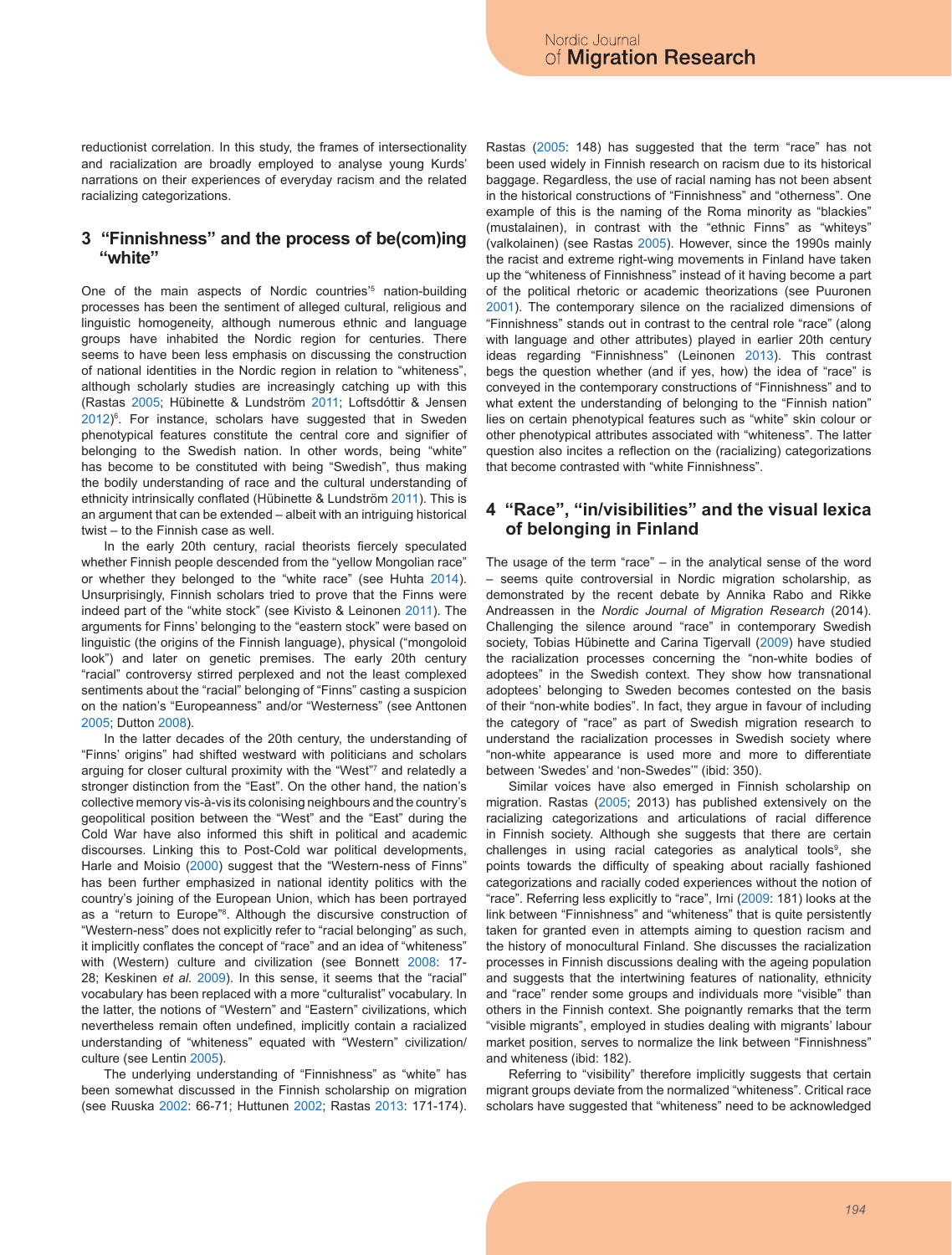as a racial category and that for a long time it has been the invisible norm against which visibility of racialized groups has been measured (see Keating 1995; Dyer 1997; Lewis 2004). However, there is a risk of understanding "in/visibility" merely in terms of the black/white dichotomy or in terms of "race", and simultaneously overlooking other mechanisms through which migrant groups/individuals are racialized and constructed as "visible". In her study on U.S. migrants in Finland, Leinonen (2012: 213) suggests that, "the politics of visibility is an important mechanism of labelling foreigners as 'immigrants' in Finland". Furthermore, she approaches visibility not only in visual terms: she argues that audible visibility through language use and the visibility at the level of discourses can allocate individuals to the highly racialized and classed-based notion of "immigrant".

This paper approaches racialization through the lens of "in/ visibility" in an effort to understand how different kinds of "in/visibilities" – besides the physical/embodied – intersect and intertwine. I argue that in the Finnish context, also other kinds of "in/visibilities" matter; for example, having a "foreign-sounding" name or an accent and a differing dress-code can make individuals "in/visible" and subject to racializing categorizations in a more implicit way. The audible and discursive in/visibilities are significant dimensions to be taken into account, since they are often intertwined with how individuals become constructed as physically in/visible. This approach moves beyond the dichotomic usage of "in/visibility" that operates in the axis of "white" and "black" and invests the term "in/visibility" with more analytical value to understand the complexity of racialization processes at play. It enables understanding of how the idea of "race" is implicitly conveyed through racializing categorizations and encounters, although the word "race" would not be articulated. I refer to such racializing categorizations that constitute part of the experiences of everyday racism among the research participants of this study as "the visual lexica of belonging"10.

# **5 The study – methodological considerations**

Greater migration waves to Finland date back to the early 1990s, resulting to an increasing number of migrants' children born in Finland to reach adult age in the 2010s. In late 2012, the number of individuals with a migrant background and their children amounted up to 5% of the total population in Finland, whereas only two decades earlier in 1990 the number stood at 0.75%. Among young adults between 20 and 30 years old, the same figure stood at 10% in 2012 and is likely to increase in the following decades (Statistics Finland 2013).

The emergence of Kurdish-speaking communities in Finland is rooted in the Kurdish diaspora movements from the Middle East that sent thousands of families to seek refuge in Europe and North America (see Hassanpour & Mojab 2005). In the 1990s, significant numbers of Iraqi and Iranian Kurds arrived through the organized resettlement of Iraqi refugees under the auspices of the United Nations High Commissioner for Refugees (UNHCR) (Wahlbeck 2005: 1004-1005). The Iraqi Kurds form the largest part of Kurds in Finland, although there are also Kurds from Iran and Turkey residing in the country. In 2013, the number of Kurdish-speakers in Finland was 10,075. Kurdish-speakers thus formed the sixth largest foreign language group (i.e. non-Finnish or Swedish speaking) in Finland after Russian, Estonian, English, Somali and Arabic speakers. The age cohorts below 30 form more than half of the Kurdish-speakers in Finland (Statistics Finland 2013).

As Wahlbeck noted already in 1999 (p. 40), the identity as "Kurdish" seems to be a rather salient category of identification for the members of the first generation. This seems to be the case for the generation-in-between Kurds as well (see Toivanen 2014b: 105- 113). It needs to be noted that Kurdish-speaking populations have been a racialized minority already in their societies of departure. Kurds occupy a position of the internal "other" in their home societies (except currently in Iraqi Kurdistan), which has played a role in the formulations of Kurdish identities (see Vali 1998: 84; Toivanen 2014b: 66-76). Kurds also form one of the largest refugee-originated, Muslim populations in Finland. As elsewhere, the discursive visibility of Muslims and refugees in the politicized media debates relates to how individuals and diaspora communities of Middle Eastern backgrounds (including Kurdish) have become racialized in Finland. Unfortunately, a lengthier discussion on such contextual dynamics is outside the scope of this paper (see Toivanen 2014a/2014b).

The data for this paper draw from my doctoral study that looks at the negotiations of belonging among the generation-in-between young Kurds living in Finland (Toivanen 2014b). The participants in this study belong to the "generation-in-between" that is currently aged between 20 and 30. They migrated to Finland at an early age in the 1990s and early 2000s and have grown up bilingual (or trilingual), gone through the Finnish schooling system and lived most of their lives in Finland. The data consist of 25 interviews conducted with 23 young Kurds who had migrated to Finland during their childhood and teens in the 1990s and early 2000s from Iraq, Iran and Turkey. The interviewees were aged between 19 and 28 at the time of data collection (2009–2011). All the interviewees had completed secondary education in Finland and were at least bilingual in Kurdish and Finnish. All of them had lived in Finland for more than 10 years, and they had varyingly arrived to the country between the ages of 1 and 15. I have anonymised the interviewees' names for ethical reasons.

### **6 Finnishness = whiteness?**

The boundaries of national belonging in young Kurds' accounts include a racialized dimension – "Finnishness" is associated with lighter complexion, including fair skin colour and hair colour, thus equating "Finnishness" with "whiteness". Identifying oneself with "Finnishness" is a limited option for young Kurds mostly due to their physical appearance (see Toivanen 2014a; 2014b). Indeed, their narrations suggest that they do not seem to fit into to the idea of "white Finnishness" or to the "white landscape of Finland", to quote Laura Huttunen (2002: 130). Furthermore, "Finnishness" is contrasted with categorizations such as "immigrant" and "foreigner". Scholars have suggested that the categories of "immigrant" (*maahanmuuttaja*, in Finnish) and "foreigner" (*ulkomaalainen*) have become associated with racialized connotations in the Finnish context (Huttunen 2004: 138; Rastas 2009; Leinonen 2012).

The usage of the term "immigrant" needs to be situated within a larger discursive framework in which migrants are considered to represent a threat to the "national culture". For instance, Huttunen (2002: 13-14) has argued that there are two distinct discourses related to immigration and globalization in Finland. The first one focuses on the nation's need to open up to the surrounding world and to become more international, and it can be considered as part of a collective narrative on the role of Nordic countries in global perspective. The second discourse, in contrast, portrays immigration as a phenomenon that needs to be controlled and tamed, and the incoming migrants as objects that need to be incorporated into the "mainstream" society. Migrants are thus not seen as part of the positive internationalization of Finland, but as the unwanted side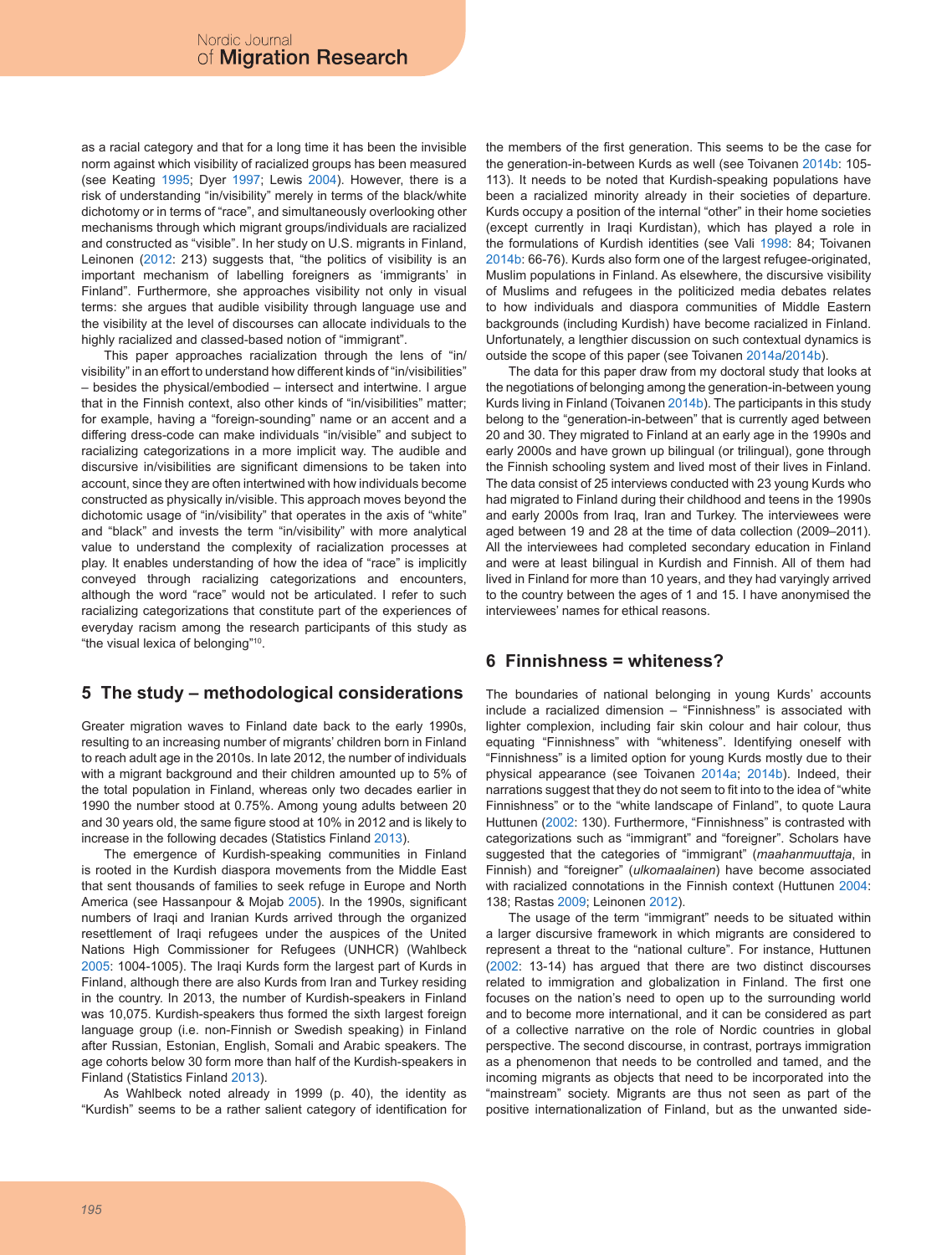effect of Finland's opening up to the ever-globalizing world. The category of an "immigrant" has thus been constructed not only as different from "Finnishness" but in opposition to it (see Lehtonen, Löytty & Ruuska 2004: 261-263).

Young Kurds did not refer to themselves as "immigrants". Instead, they contested being labelled as "immigrants" on the basis of having grown up in Finland, speaking Finnish and for some having Finnish citizenship. Their encounters in the public space showed how they had been positioned as the "other" on the basis of their phenotypical features. However, one can say that there is more to these encounters than "meets the eye" (pun intended). To argue in favour of incorporating an analytical focus on in/visibility that transcends "race" and takes other dimensions into account, let us return to Shoresh's account that I referenced in the beginning of this article. Reading Shoresh's narration from an intersectional perspective, the racialization processes at play reveal a more dynamic and complex dimension. The elderly man addresses Shoresh as a "boy" and tells him not to "steal our girls". His reference to "our girls" can be interpreted as referring to the girl's ethnic background as "Finnish" and belonging to the "Finnish nation", a collectivity he seems to be identifying himself with and to some extent be protective towards. Indeed, feminist scholars have suggested that women within a nation are perceived as "symbolic border guards and as embodiments of the collectivity", which renders gender relations a relevant component in a nation's formation of self-image, and significant for the ways in which those not belonging to the nation are treated (Yuval-Davis 1997: 23). Hence, at issue is not only how the fellow passenger interprets Shoresh's and his girlfriend's phenotypical features, but also how they intersect with other attributes, in this case gender and belonging to a particular age cohort ("boy", "girl"), different from that of the fellow passenger. However impossible it is to comprehensively analyse this brief encounter and read into the elderly man's motives for his reaction, this example suggests that "in/visibilities" become constructed in relation to individuals' (perceived) social locations and how their intersecting attributes are valued.

Besides "immigrant", the term "foreigner" was a category containing a racialized connotation of non-belonging to Finland in young Kurds' accounts. The category was considered to be all encompassing in a sense that all persons deemed "foreigners" were lumped into the same group, regardless of their backgrounds and years of residence in Finland. Shilan's account shows the homogenizing effect of being labelled "foreigner" and how she associates this with a certain level of embodied visibility:

S: Like, of course…Since I have lived here for the most of my life and sometimes I feel that damn, have I become too Finnish or what…Why then do I think like some other Kurd? And I have heard many times that I have become too Finnish, because if you speak with me on the phone, and *cannot see my face*, you cannot tell if I am Finnish or foreigner…Like we are all foreigners. I mean, if there is a Finn who comes to us, he doesn't say that you Russian, you Kurdish. *Instead he says that "you foreigners", so it is like the culture, a country that is called a "foreigner"…*

M: So everybody is included in it?

S: Yes, everybody, the Somalis, Russians, Kurds, Turks… Shilan (emphasis added)

In most cases, the category of "foreigner" was explicitly linked to embodied signifiers such as hair colour or "facial features", including complexion and eye colour. The category of "foreigner" seemed to entail a negative connotation, even when it was not associated with one's embodied attributes, as shown by Shilan's account. However, it needs to be noted that the category has been invested with new meanings when employed by young Kurds to refer to themselves. When the content was reversed, it was associated with positive meanings such as being talkative, open and courageous in contrast to being silent and shy, attributes associated with "ethnic Finns". Haikkola's study (2010) on young people of migrant parentage in Finland reveals similar tendencies.

Shilan, like many other research participants, made reference to the repetitive and continuous nature of being positioned as the "other", indicating that such experiences of everyday racism were not isolated. As Essed (2002: 207) notes, "One event triggers memories of other, similar incidents, of the beliefs surrounding the event, of behavioural coping and cognitive responses". Rebuar's account also makes reference to the regularity of such incidents ("we have these kinds of situations quite often"). Furthermore, as we shall see, his account of a brief social interaction at work shows how when he was categorized as a "foreigner" by a customer also his colleague's Finnish background was questioned. His account illustrates the effect of – for the lack of a better phrasing – "colour spill-over":

So, we have these kinds of situations quite often, but *it's because of our hair*. But it is good that my Finnish friends, who work as [...], and who are completely Finnish with dark hair, so it has happened that somebody has yelled at them: "you foreigner"… Like there was one evening when I was working with my friend and then this one man comes and he says to me: "look, you are a foreigner", and then looks at my colleague, who is blond and says, "you are maybe also a foreigner, maybe a Russian. Yes, you are a Russian". Then my colleague looked at him and said "goddammit, my granddad died in the Winter War and you tell me that I am Russian? Now get lost". Then the guy just said, oh okay, and left.

Rebuar (emphasis added)

Rebuar's example shows that his colleague was deemed a "foreigner" through mere association with somebody else viewed as "foreigner". However, his colleague protested at being categorized as "Russian" and referred to his grandfather's participation in the Winter War. This appeared to function as a quite efficient argument on behalf of his "national belonging" to Finland, especially because the Winter War has been depicted as one of the central construction blocks in the collective memory of Finnish nation-building. The contestation of one's "Russianness", therefore, can be read against the 20th century historical constructions of Finnish national identity/ ies as oppositional to "Russianness" (see Raittila 2004). This example shows the complexity of different in/visibilities (embodied and discursive) as articulated through the racializing categorizations such as "foreigner". The meanings embedded in such racializing categorizations are drawn from the larger socio-historical context in which they are articulated and from the representations of racialized groups (including both racialized minority/ies and majority/ies) in such contexts. In the narrations above, the construction of "Finnishness" as something inherently "white" demarcated the boundaries of (national) belonging.

### **7 Terrains of resistance and negotiation**

Research on the identity formation of young people of a migrant background in Finland indicates that young people of Somali or Middle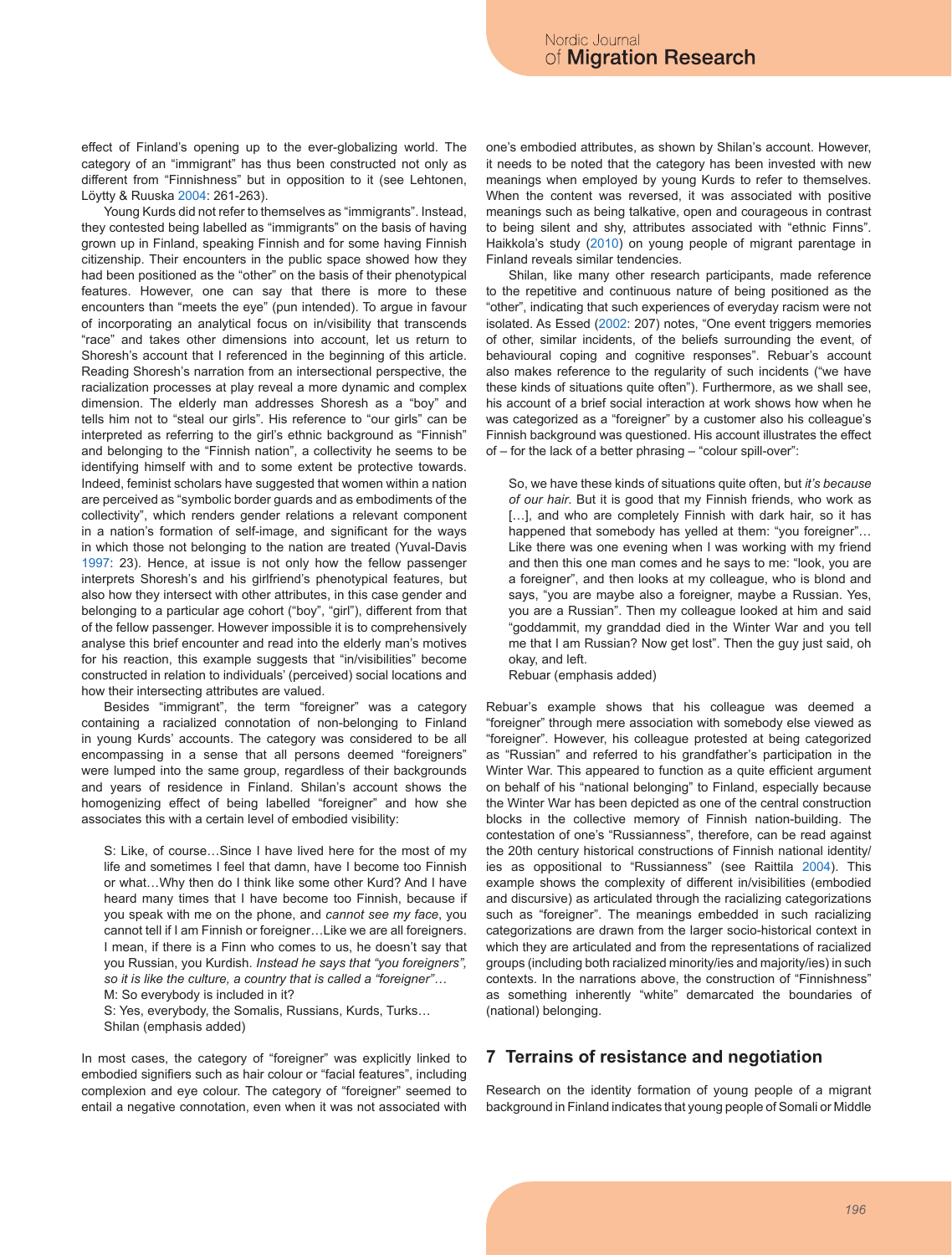Eastern background are differently positioned in social interactions in the public space in comparison to young people of Estonian and Russian backgrounds (Alitolppa-Niitamo 2004; Rastas 2005; Haikkola 2010; Hautaniemi 2011; Toivanen 2014a). Rastas' studies (2002, 2005) on individuals of African diaspora(s) is quite revealing in this regard. Her studies focus on international adoptees and children/ adolescents who have one parent of a migrant background showing how their belonging to the category of "Finnishness" is questioned because of their darker complexions. This seems to be the case even though many of her research participants are Finnish citizens, speak Finnish as their mother language and have been raised/born in Finland<sup>11</sup>. Their position within the racializing categorizations locates them outside the boundaries of "Finnishness". On the other hand, studies also indicate that young people of migrant parentage have some space to contest experiences of exclusion and to find alternative ways to identify themselves (Crul, Schneider & Lelie 2010; Haikkola 2010). Similarly, young Kurds' accounts reveal situations of social interaction where the respondents had space to contest and negotiate such racializing categorizations – at least to some extent. Rastas (2007: 134) discusses the usage of the "n-word" and demonstrates how it emerged as the primary racializing category to construct "difference" among her research participants. In the interviews she conducted with children and teenagers of African descent, the "n-word" seems to be equated with being "non-Finnish" or "less-than-Finnish". Furthermore, she notes that the word was used for individuals who were not necessarily of African descent – an observation that resonates in young Kurds' narrations. Some of the research participants had been labelled with the "n-word" during fleeting encounters with random people they had encountered at work or in public spaces like on the street. It had functioned as a way of designating somebody as "non-Finnish" and thus became equated in some cases with the categories of "foreigner" and "immigrant". These accounts also suggested consciousness of the prevailing "racial" or "ethnic" hierarchies between members of different migrant groups, and whether it was beneficial to identify with such a label or not. Hemida's narration shows how she did not contest the racist naming, but instead explained her non-reaction to the racist treatment she was subjected to with her non-belonging to "them", meaning the "Finns". In fact, she positioned herself outside the "Finnish nation" by referring to herself as a "stranger", thus partially justifying such behaviour she had encountered:

At one point, I was working in a clothing store, and then one Finn came in and said, "*look, a nigger*. I don't want service from you", and I told him/her that I understand, it's okay and asked for my colleague. I wasn't angry at the time, everybody doesn't need to like me, and they are probably not used to it, they haven't travelled…Somehow I just tell myself that I need to understand and that not everyone needs to accept, that I am a stranger and in their country.

Hemida (emphasis added)

Essed (2002: 204) distinguishes between racism and everyday racism to highlight that the latter concerns mundane practices that are not necessarily extreme in character, but nevertheless consequential in terms of individuals' well-being and how they make sense of their positions in society. Previous studies have also shown that there is an explicit link between the racism experienced and feelings of nonbelonging to the society which migrants' children have settled (Rastas 2005; Potter & Phillips 2006; Crul, Schneider & Lelie 2010). Hemida's account of being a "stranger" in Finland despite having lived most of her life in the country possibly points towards feelings of nonbelonging that stem from experiences of everyday racism. However, some interviewees described how they had contested being called the "n-word". In such instances, the interviewees' argumentation against this labelling was based on the visual premises of their "nonblackness". For example, Sirwan had resorted to such argumentation:

I have heard such things too, somebody said that look, the niggers are letting you in and out here. I said that *you should go to the eye doctor* tomorrow, and tell him/her that you *are colourblind, because you see me as black*, that's one thing. Sirwan (emphasis added)

Scholars have suggested that it is challenging to discuss skin colour as detached from migrancy in Finland, although the younger generations of migrant parentage and transnational adoptees are contesting the racialized boundaries of different categorizations (Rastas 2013). This is likely to become increasingly problematized as the growing number of Finns of migrant parentage challenges the association of "Finnishness" with "whiteness". This sort of "colouring talk" (see Rastas 2005: 156-158) and the consciousness of its politicized meaning were also evident in the interviews, as Bijar's account demonstrates. He also expressed his views on the resilience of the racialized understanding of "Finnishness", which he thought was unlikely to change any time soon:

MT: So, you said earlier that there are some things about the appearances that set some boundaries…Can you tell more about that?

B: *You cannot go beyond your hair colour*. The hair colour is unfortunately such a thing that even if we lived for another one hundred and ten years, Finland wouldn't change in terms of niggers. I say niggers so that you understand. The word comes from the word "Nigeria", and it's the country, so nothing bad in that sense, but nowadays it's a taboo and you are not supposed to say it.

Bijar (emphasis added)

The use of the "n-word" is still rather common in everyday language in Finland, even though it carries an evident negative connotation and is quite widely considered to be a politically incorrect term. The participants of this study were, however, able to contest being labelled with the "n-word" by referring to their complexion. Paradoxically, it had in the first place evoked the reaction of being labelled with the derogatory term. However, one embodied feature that was frequently referred to and hard to by-pass was the hair colour. It seemed to be a "giveaway" of their non-belonging to "Finnishness" and an embodied marker signalling "visible" difference.

On the other hand, in many cases the reactions of the interlocutors changed once the respondents started to speak fluent Finnish. In this sense, it seems that the audible invisibility overcame to some extent the physical visibility and re-positioned the interviewees at least as partially belonging to Finland. Diyako's account is revealing in this regard:

M: So, have you had other situations like that where a Finnish person…

H: Speaks to me in English? Yes, even when I say that I speak Finnish.

M: So have you noticed any reaction when you have started to speak in Finnish?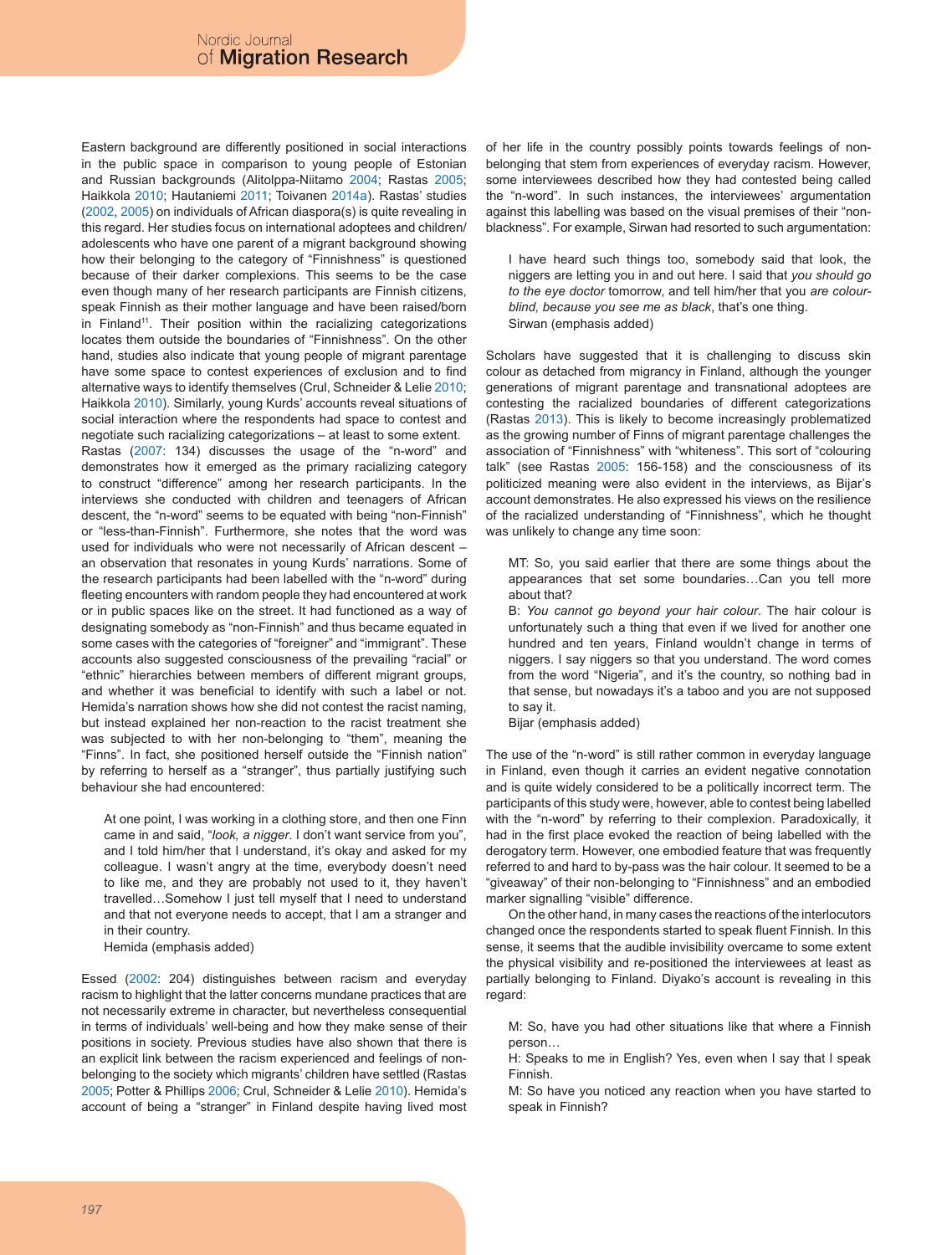H: Yes, first there is a surprised expression and a smile, like I wouldn't have expected. Because *you can see from me straight away that I have very strong Kurdish features, dark eyes, face, eyebrows*, that I wouldn't have expected you to speak such a good Finnish.

Diyako (emphasis added)

Besides the racialized understanding of "Finnishness", language has been a central construction block of national belonging in Finland. In this sense, speaking fluent Finnish can possibly offer an alternative way to "justify" one's belonging to Finland. Besides mastering the Finnish language, the interviewees used justifications such as having lived in Finland for a considerable time and having become familiar with the "Finnish system" as an argument to counter the labelling as someone not belonging to Finland. This was particularly evident in positions that young Kurds adopted in relation to recently arrived migrants. Argash, who referred to himself as a "new Finn", presented one such example. He explained the meaning of such self-naming:

#### *K: I feel myself both as "new Finn" (uussuomalainen, in Finnish) and Kurdish.*

M: Okay, how do you understand this "new Finn"?

K: Well, "new Finn" means that you have lived here for a long time, you know the culture in Finland, you are integrated to this society, that's a "new Finn"... Yes, if you are integrated and get along with Finns, you have completed the conscription, then you are rather a "new Finn" than an "immigrant". Because there are "immigrants", who just come to live here, don't know anything of the Finnish culture or this society, and then there are those, you understand and know about them… Like I have applied for many jobs, since I don't have any and a couple of times, I have called two places and they asked me if I am Finnish or Swedish-Finnish, and I said that neither, but maybe a "new Finn". That I have grown up here, came as a child, and that I feel like a Finn, that I am a "new Finn", not Swedish. But not originally from Finland.

Argash

The understanding of "new Finn" seemed to include a civic notion of belonging to Finland, which in several accounts was justified on the basis of one's residence in the country and participation in Finnish society. In this regard, the justification of not being a burden to the "Finnish state", which echoed the integration discourse, provided a justification to articulate one's belonging to the country. Yet, complete belonging to the nation remained out of reach, and even when one had acquired Finnish citizenship, the physical appearances "betrayed" one's non-belonging to "Finnishness". Gavan contrasted the exclusiveness of racial belonging to the Finnish nation with the civic notion of belonging to Finland that could be acquired through citizenship:

S: And if I have a Finnish citizenship, it is valid anywhere in the world. And if I show it, they see that I am a Finnish citizen, but *from the colour of my face and hair, they see that I am not Finnish*. It is just a paper, and for me the paper is not that important. M: So there are…

S: Emotions involved, at least should be. If I say that I am Iranian, then anyone believes it, because I look like Iranian, but if I say that I am Finnish, okay, it means that you have had the Finnish citizenship, that's all. This is how they think that I cannot be Finnish with this *type of body and face and hair colour*. Gavan (emphasis added)

His account resonates with the articulations of belonging among young Kurds in Sweden as demonstrated by Eliassi (2010: 136). In his study, the respondents distinguished between being "Swedish on paper" (as acquired through citizenship) and "authentic Swedish", viewed as an inherited, ethnic membership to a collectivity. This is also reminiscent of Jacobson's study (1997) on young Pakistanis in Britain, who understood the citizenship as the primary criterion of civic belonging to Britishness. They contrasted it with "racial" belonging, which meant having British ancestry or "blood". The young British Pakistanis also made a third distinction evoking the cultural boundaries of Britishness that were understood as a matter of culture, values and a lifestyle that one adhered to. Similarly, such notion of civic belonging to the state and to some extent the notion of cultural belonging (for instance, in the form of mastering the Finnish language) can offer alternative spaces of belonging for Finnish citizens of migrant parentage. Yet, the racialized boundaries of national belonging in Finland as manifested in the visual lexica of non-belonging seem quite resilient.

# **8 Conclusion**

The focus of this paper ties in with the broader themes of this special issue, which examines through different case studies how certain groups and members of collectivities become constructed as more or less "in/visible", and relatedly what sorts of mechanisms of inclusion and exclusion such "in/visibilities" entail. The paper contributes to an understanding of the complexity of racialization processes as experienced by individuals who have lived in Finland through their childhood and teenage years into adulthood, and who are part of the Kurdish diaspora movements originating in the Middle-East region. More specifically, this study focused on the racializing categorizations and experiences of everyday racism as present in the accounts of generation-in-between Kurds. The research participants talked about categories such as "foreigner", "immigrant" and the "n-word" that they had been subjected to in fleeting encounters in the public space or at work. In such racialized encounters, their non-belonging to Finland became articulated and questioned through what I have referred to as the "visual lexica of belonging". The logic of "racial" belonging to the collectivity of "Finns" and the understanding of this as being inherently about being "white" becomes evident, when we pay attention to how the visual lexica of belonging are employed to construct certain groups and individuals as more visible than others

in everyday interactions. This study shows that the visible embodied features, including skin complexion, hair colour and other phenotypical features function as significant markers of belonging and non-belonging to the "Finnish nation". Such phenotypical features signal young Kurds' nonbelonging to the collectivity of "Finns", regardless of their duration of residence, language skills and citizenship status in Finland. However, young Kurds' accounts show that there is some space to contest racializing categorizations and to re-negotiate the meanings of "Finnishness" either through their membership in the community of Finnish-speakers or through civic notions of belonging to the state. The study also raises questions over the shifting understandings of "Finnishness" and how the individuals not deemed to belong to the "Finnish nation" stretch the boundaries and give new meanings to "Finnishness".

This paper argues in favour of including an analytical focus on different "invisibilities" as part of migration scholarship that deals with how individuals and groups become racialized by people they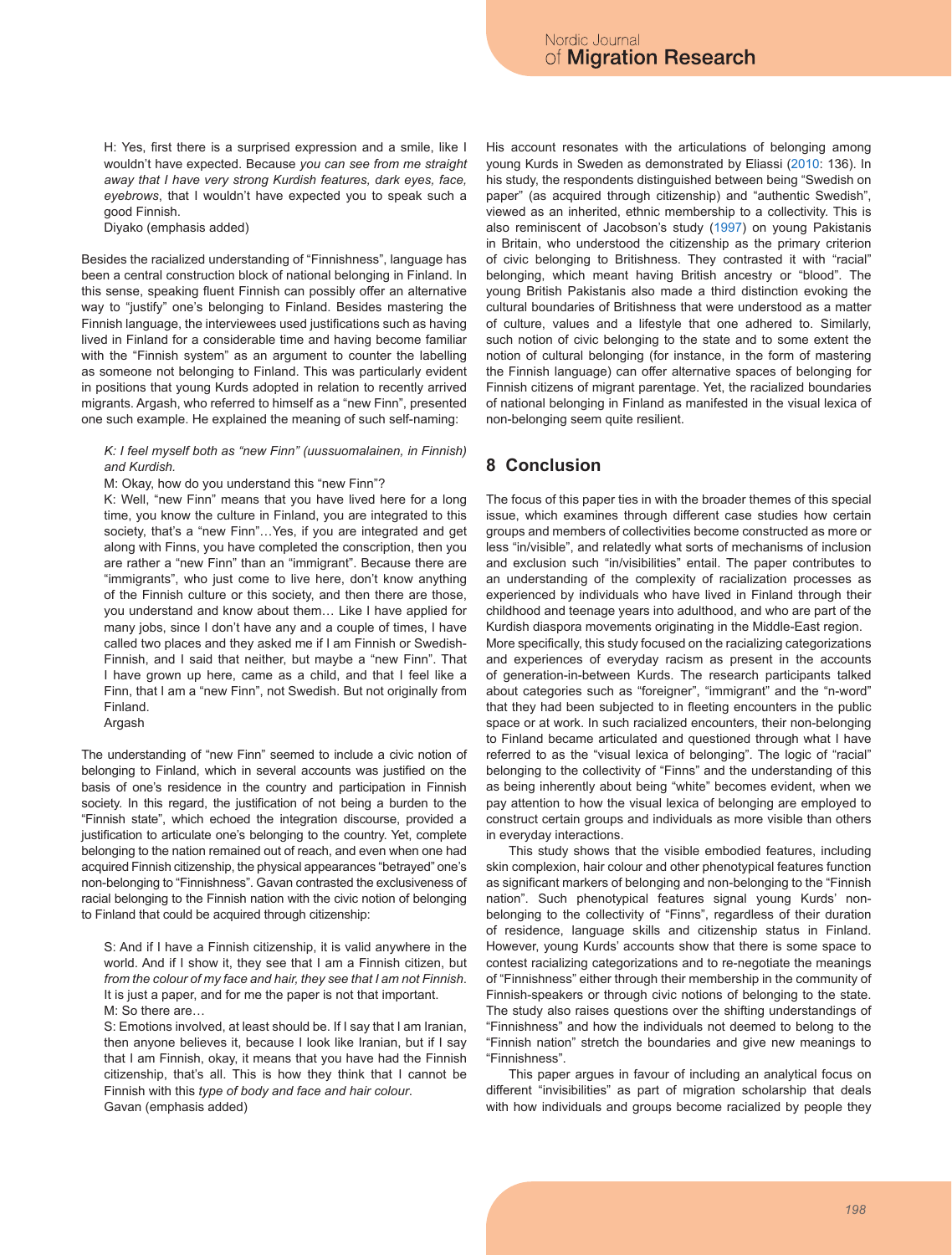encounter in everyday, mundane situations of interaction. I do not approach visibility, however, merely in terms of "race" or one's alleged racial belonging. The audible visibility through language use and discursive visibility at the level of representation are intertwined with how certain groups come to be constructed as more "visible" than others in everyday encounters and social interaction situations. Relatedly, this observation makes it critical to ponder over the interconnections between belonging and the mundane experiences of racism and how the latter play out in the everyday lives of individuals of migrant parentage living in the Nordic societies.

**Mari Toivanen** received her Master's Degree from Paris IV Sorbonne in 2008 and her Doctoral Degree from the Department of Social Research at the University of Turku in 2014. Toivanen's PhD research focused on various aspects of negotiating belonging among young Kurds in Finland, thus contributing to the growing body of academic literature on identity issues among young adults with migrant background in northern Europe. Her research interests include belonging, home, transnationalism, Kurdish diaspora and migrant generations. Currently, Toivanen is a Coordinator at the Network for Research on Multiculturalism and Societal Interaction (University of Turku, Finland).

### **Notes**

- 1 I have employed Kurdish pseudonyms to anonymise the interviewees.
- 2 I will contextualize this encounter and analyse the meanings of such visibility more lengthily in the section on "whiteness", "Finnishness" and the visual lexica of belonging.

#### **References**

- Alcoff, LM 2006, *Visible identities. Race, gender and the self*, New York: Oxford University Press.
- Alitolppa-Niitamo, A 2004, *The ice-breakers: Somali-speaking youth in metropolitan Helsinki with a focus on the context of formal education*, Population Research Institute, Helsinki.
- Anthias, F 2002, 'Where do I belong? Narrating collective identity and translocational positionality', *Ethnicities* vol. 2, no. 4, pp. 491–514, DOI: 10.1177/14687968020020040301.
- Anttonen, PJ 2005, *Tradition through modernity. Postmodernism and the nation-state in folklore scholarship*, Finnish Literature Society, Helsinki.
- Bonnett, A 2008, 'Whiteness and the West', in *New geographies of race and racism*, eds C Dwyer & C Bressey, Ashgate Publishing Limited, Aldershot, pp. 17–28.
- Crul, M, Schneider, J & Lelie, F 2010, *The European second generation compared. Does the integration context matter?,* Amsterdam University Press, Amsterdam.
- Dutton, E 2008, "Battling to be 'European': myth and the Finnish race debate", *Antrocom*, col. 4, no. 2, pp. 171–179.
- Dyer, R 1997, *White*, Routledge, London.
- Eliassi, B 2010, *Stranger in my homeland: The politics of belonging among young people with Kurdish backgrounds in Sweden*, Mid Sweden University, Östersund.
- Essed, P 2002, 'Everyday racism', in *A Companion to Racial and Ethnic Studies,* eds D T Goldberg & J Solomos, Blackwell Publishers, Oxford, pp. 202–216.
- 3 By the term 'generation-in-between', I refer to individuals, who have migrated in their childhood and during their teenage years and grown up in the society of settlement (see Alitolppa-Niitamo 2004).
- 4 The theme of "visibility" did not constitute one of the interview themes.
- 5 I refer to the independent states of Sweden, Finland, Norway, Denmark and Iceland.
- 6 The first conference on the study of "whiteness" in the Nordic countries was organised in October 2013 at the University of Turku (Finland). It was titled "Traveling whiteness: interchanges in the study of whiteness".
- 7 I have chosen to use quotation marks, when speaking of West and East, thus referring to the social construction of such entities that commonly are used to refer to cultures and civilisations rather than geographical locations.
- 8 Anttonen (2005: 130-133) also discusses the westward movement of "Finnishness".
- 9 These namely deal with the political ramifications of employing such racializing terms with the unintended consequence of reenforcing them.
- 10 Nagel & Staeheli (2008: 83) refer to the "'visual lexicon' of cultural difference" to discuss the visible presence of minority groups in the public sphere and how it relates to interpretations on their integration and belonging in the United Kingdom.
- 11 Ruohio's (2009) research on international adoptees in Finland reveals similar findings.
- Goldberg, DT 2008, *The threat of race. Reflections on racial neoliberalism*, Wiley-Blackwell, Oxford, Malden.

- Haikkola, L 2010, 'Etnisyys, suomalaisuus ja ulkomaalaisuus toisen sukupolven luokittelussa', in *Maahanmuutto ja sukupolvet*, eds T Martikainen & L Haikkola, SKS, Helsinki, pp. 219–238.
- Harle, V & Moisio, S 2000, *Missä on Suomi? Kansallisen identiteettipolitiikan historia ja geopolitiikka*, Vastapaino, Tampere.
- Hassanpour, A & Mojab, S 2005, 'Kurdish Diaspora', in *Encyclopedia of Diasporas. Immigrant and Refugee Cultures around the World*, eds M Ember, C R Ember & I Skoggard, Springer Science + Business Media, Inc., New York, pp. 214–224.
- Hautaniemi, P 2011, 'Transnational life course, human development and diverse landscapes of opportunities among young Somali men', *Nordic Journal of African Studies*, vol. 20, no. 1, pp. 11–27.
- Huhta, A 2014, Debating visibility: race and visibility in the Finnish American press in 1908, *Nordic Journal of Migration Research*, vol. 4, DOI: 10.2478/njmr-2014-0028.
- Huttunen, L 2004, 'Kasvoton ulkomaalainen ja kokonainen ihminen: Marginalisoiva kategorisointi ja maahanmuuttajien vastastrategiat', in *Puhua vastaan ja vaieta: neuvottelu kulttuurisista marginaaleista,* eds A Jokinen, L Huttunen & A Kulmala, Gaudeamus, Helsinki, pp. 134–154.
- Huttunen, L 2002, *Kotona, maanpaossa, matkalla: kodin merkitykset maahanmuuttajien omaelämäkerroissa*, SKS, Helsinki.
- Hübinette, T & Lundström, C 2011, Sweden after the recent election: the double-binding power of Swedish whiteness through the